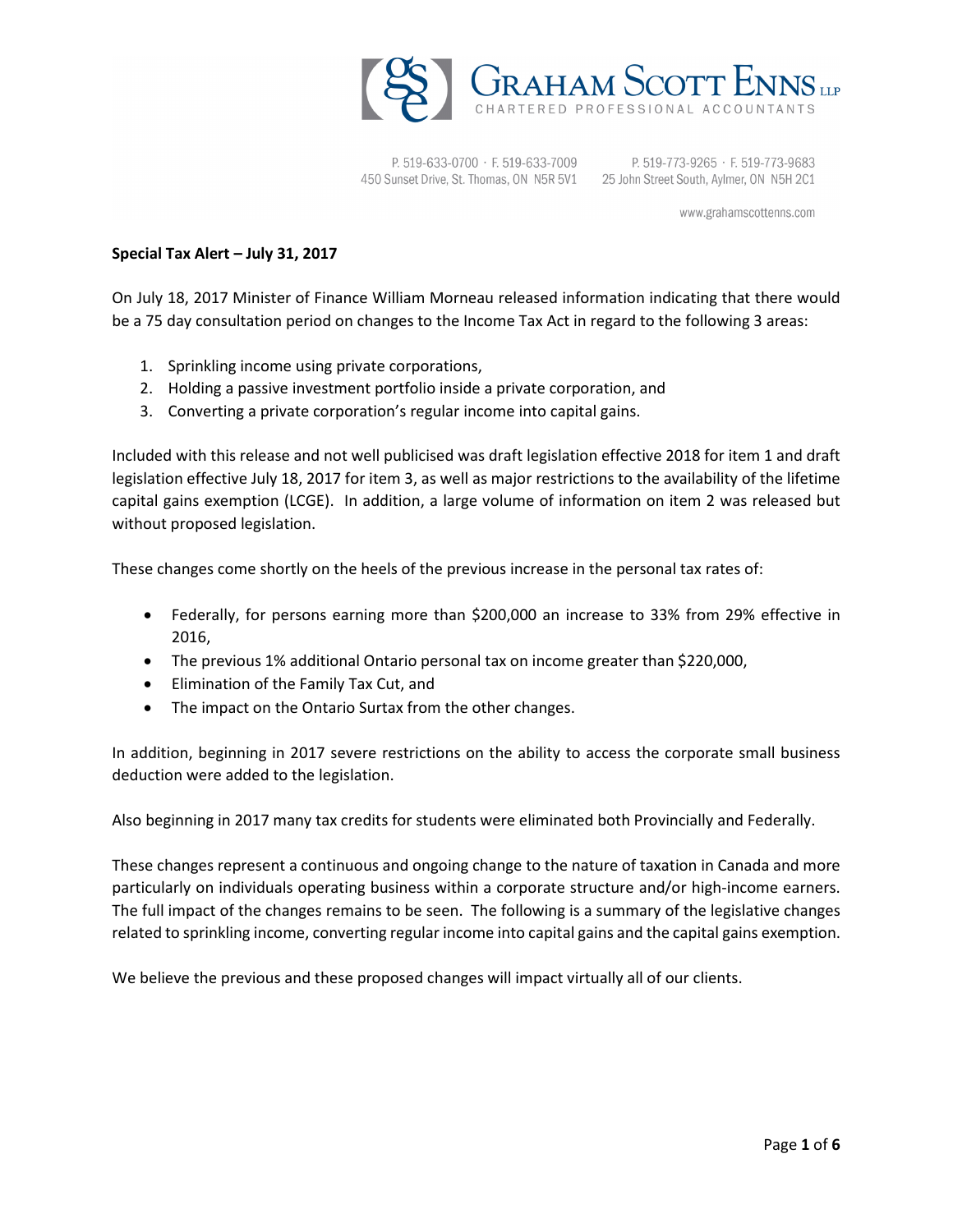

# **Sprinkling Income Using Private Corporations**

The current rules include the following:

- 1. A long-standing rule that provides that only "reasonable amounts" can be deducted by a corporation for payments such as wages, management fees to another person including a family member.
- 2. There are "attribution rules" that apply in certain circumstances to property income.
- 3. There is a "tax on split income" (TOSI) that applies to income sprinkling to individuals under the age of 18.

The proposed rules:

- 1. Extend the TOSI rules.
- 2. Constrain the ability to access the LCGE.
- 3. Supporting measures to improve the integrity of the tax system

#### *1. Extension of TOSI Rules*

The expansion of the TOSI rules include major expansion of the term "specified individuals" to whom the rules apply. Essentially a specified individual will now be any Canadian resident individual regardless of age who receives split income derived from a business of a related individual who resides in Canada. Previously these rules only applied to individuals under the age of 18.

Also added to the TOSI rules is a reasonableness test for both labour and capital contributions for individuals age 18 and over. There are also special rules for those aged 18 to 24.

There is also an addition of a definition of a "connected individual" in the proposed TOSI rules. A connected individual will be defined as an individual who is resident in Canada with "strategic influence", equity influence", "earnings influence" and "investment influence". The equity and investment influence criteria are further defined to include a 10% test such that there may be more than one connected individual in respect of a corporation.

**The overall result of the extension of the TOSI rules will be that an individual receiving split income will be taxed at the highest individual tax percentage for the year multiplied by the amount of the split income.**

#### *2. Constrain the Ability to Access the LCGE*

The proposed constraints are as follows:

1. Individuals will no longer qualify for the LCGE in respect of capital gains that are realized, or that accrue, before the taxation year in which the individual turns 18.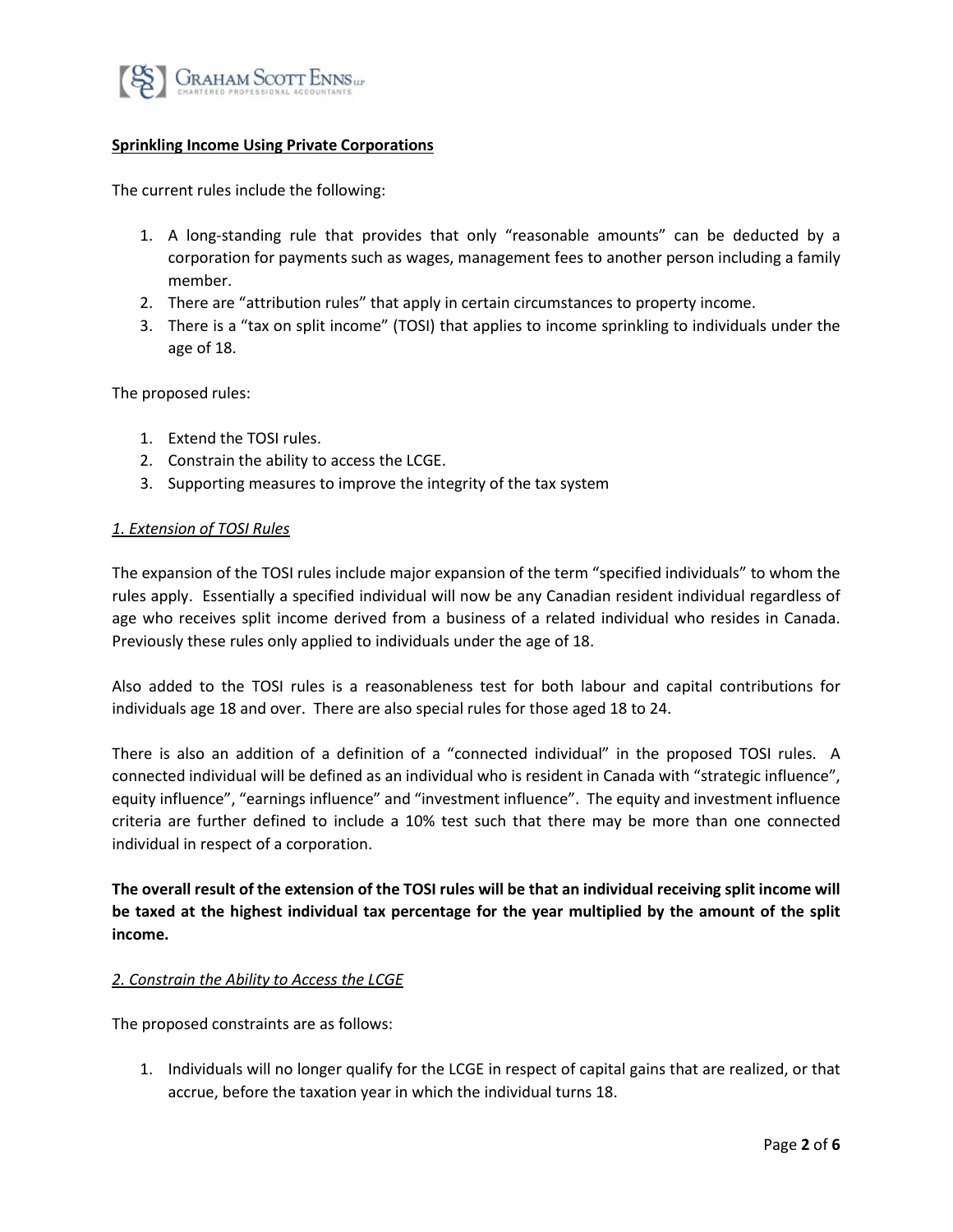

- 2. The LCGE would generally not apply to the extent the taxable capital gain from the disposition of property is included in the individual's split income.
- 3. Individuals will no longer be permitted to claim the LCGE in respect of capital gains that accrue during a period in which a trust holds the property (except for a spousal, common-law partner or alter ego trust as well as certain employee share ownership trusts).

The proposed measures would apply to disposition occurring after 2017.

#### *3. Support measures to improve the integrity of the tax system*

In conjunction with the legislative changes certain reporting changes will be made. Regarding trusts and partnership T5 reporting.

# **Holding a Passive Investment Portfolio Inside a Private Corporation**

Holding funds in this manner has been a long-standing practice of private corporations the normal purpose of which tends to be saving for retirement, future business and property investment, savings for children and grandchildren's education, holding funds separate and distinct from an estate, and for other varied reasons.

An extensive release on this topic has been made with proposed approaches. It is our expectation that further legislative changes will be introduced after the consultation period. **The proposed changes would most likely introduce further taxes on these structures.**

#### **Converting a Private Corporation's Regular Income into Capital Gains**

Section 84.1 of the Income Tax Act is a long-standing provision and generally applies when an individual sells shares of a Canadian corporation to another Canadian corporation on a non-arms length basis and the individual receives back non-share consideration such as cash or debt in excess of the greater of two amounts, being:

- 1. The adjusted cost base of the shares to the individual, and
- 2. The paid-up capital in respect of the shares.

To the extent the amount received is greater that the larger of the two amounts the amount is treated as a taxable dividend. In summary, this section says you cannot create and remove equity from a company by selling it to another company that you own and treat this as a capital gain, which makes logical sense.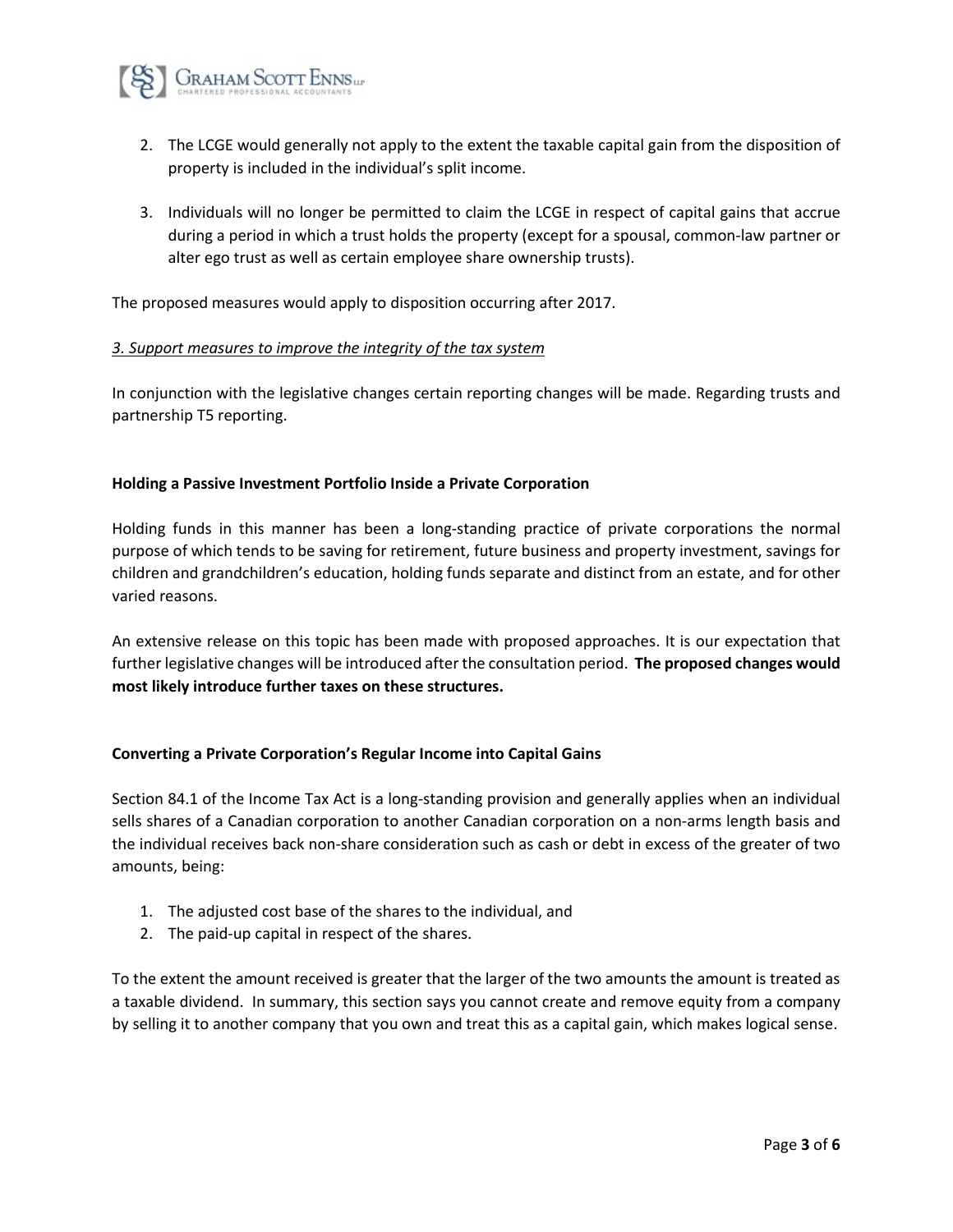

The Government proposes that Section 84.1 be amended effective July 18, 2017 to prevent taxpayers from using non-arm's length transactions that "step-up" the cost base of shares of a corporation to avoid the application of section 84.1 on a subsequent transaction.

As well, new "anti-stripping" rules are proposed as follows:

- 1) A rule that will apply to non-arm's length transactions where it is reasonable to conclude that one of the purposes of the transaction (or series of transactions) is to pay an individual shareholder non-share consideration such as cash or debt where tax is avoided. The individual will be taxable on the amount as if it were a dividend.
- 2) Where a capital dividend has been paid to an individual and the anti-stripping rule applies, the capital dividend will be recharacterized as a taxable dividend and the balance of the capital dividend account will be adjusted accordingly.

These provisions would seem to have the impact of severely restricting the distribution of corporate income in that distributions may only be made by way of taxable dividend except in restrictive circumstances.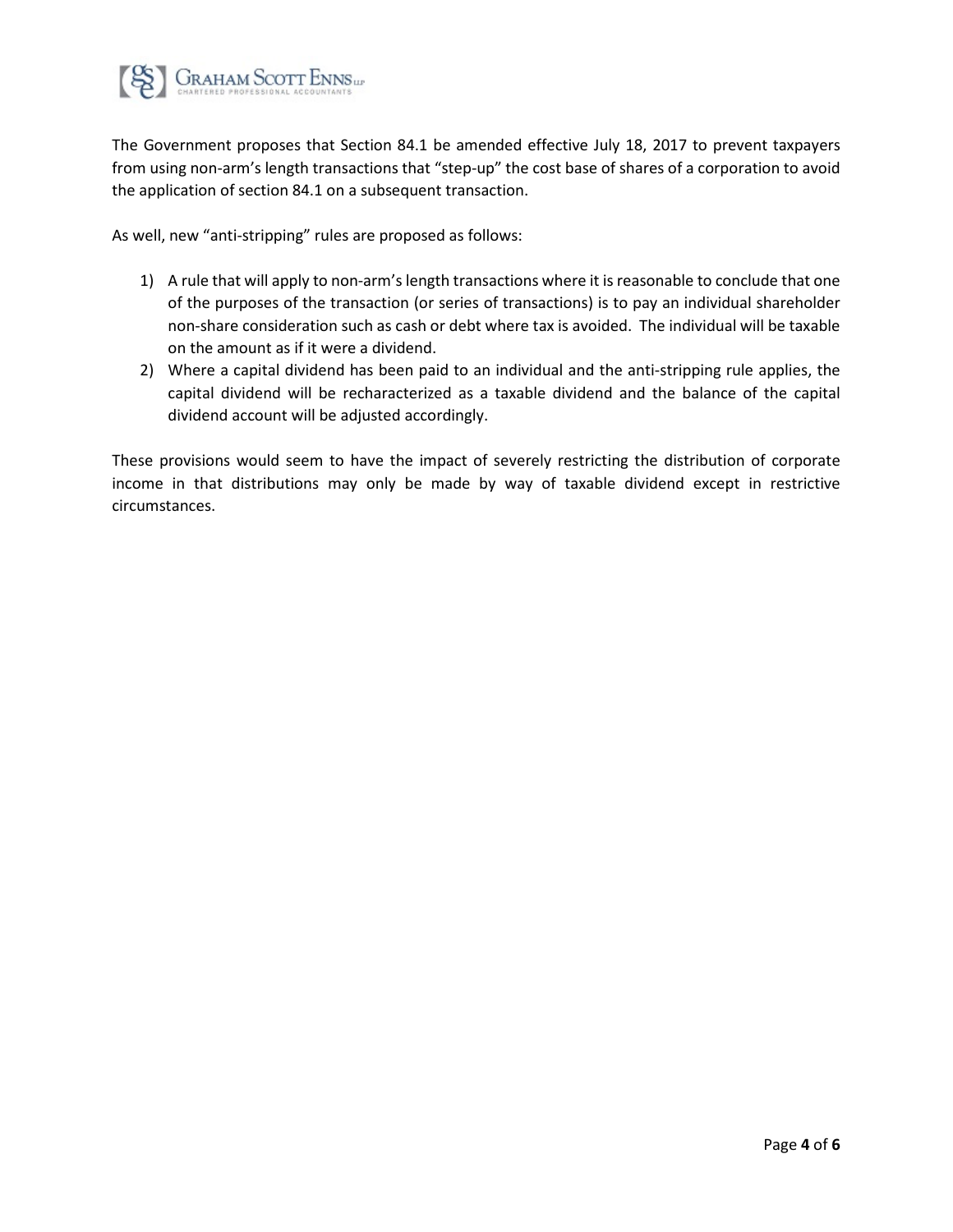

# Example of How the New TOSI Rules Might Apply

A young couple, spouse A and spouse B start a small business from zero and incorporate. As a young family, they also chose to have children and so A decides to devote their time and attention to raising children whereas B runs the family business. If A and B incorporate and own shares of the company equally the following tax rules would seem to apply if the company earns \$100,000 in net profit before tax:

- 1. Corporate tax of \$15,000 (assuming the Small Business Deduction is still applicable) will be payable leaving \$85,000 of net profit to distribute.
- 2. If the company distributes the \$85,000 to its two shareholders 50% each, then technically speaking the personal tax will be as follows:
	- a. As B operates the business and meets the requirements their dividend of \$42,500 will attract personal tax (assuming no other income) of \$1,350 in Ontario (at 2016 tax rates).
	- b. Under the old rules A would have the same personal tax burden. However, the new TOSI rules likely apply and therefore the tax would be \$19,255. **Therefore, the overall tax on the \$100,000 of income will be \$35,605 or 35.6% annually**.
- 3. In addition, sometime down the road if the family decided to sell the business for say \$200,000, having built that value over the years, the following would be the tax result:
	- a. B would potentially be eligible for the LCGE assuming qualifying criteria were met and hence their \$100,000 gain would be offset by a deduction for the LCGE and the tax would be zero.
	- b. A, however, would not be eligible if the TOSI rules apply, and therefore would be taxable on their \$100,000 capital gain.

**Based on these rules, the most likely recommended structure would be for B to own 100% of the company such that their personal tax on \$85,000 of dividends would be \$10,988, compared to \$2,700 under the existing system (for an overall tax cost of \$25,988 or roughly 26%). The second alternative would be to pay out a salary resulting in no corporate tax, personal tax of \$24,093 and a Canada Pension Plan contribution of \$5,088 (at 2016 rates) for an overall cost of \$29,181.**

**As well, the entire \$200,000 capital gain would be eligible for the LCGE assuming qualification criteria are met.**